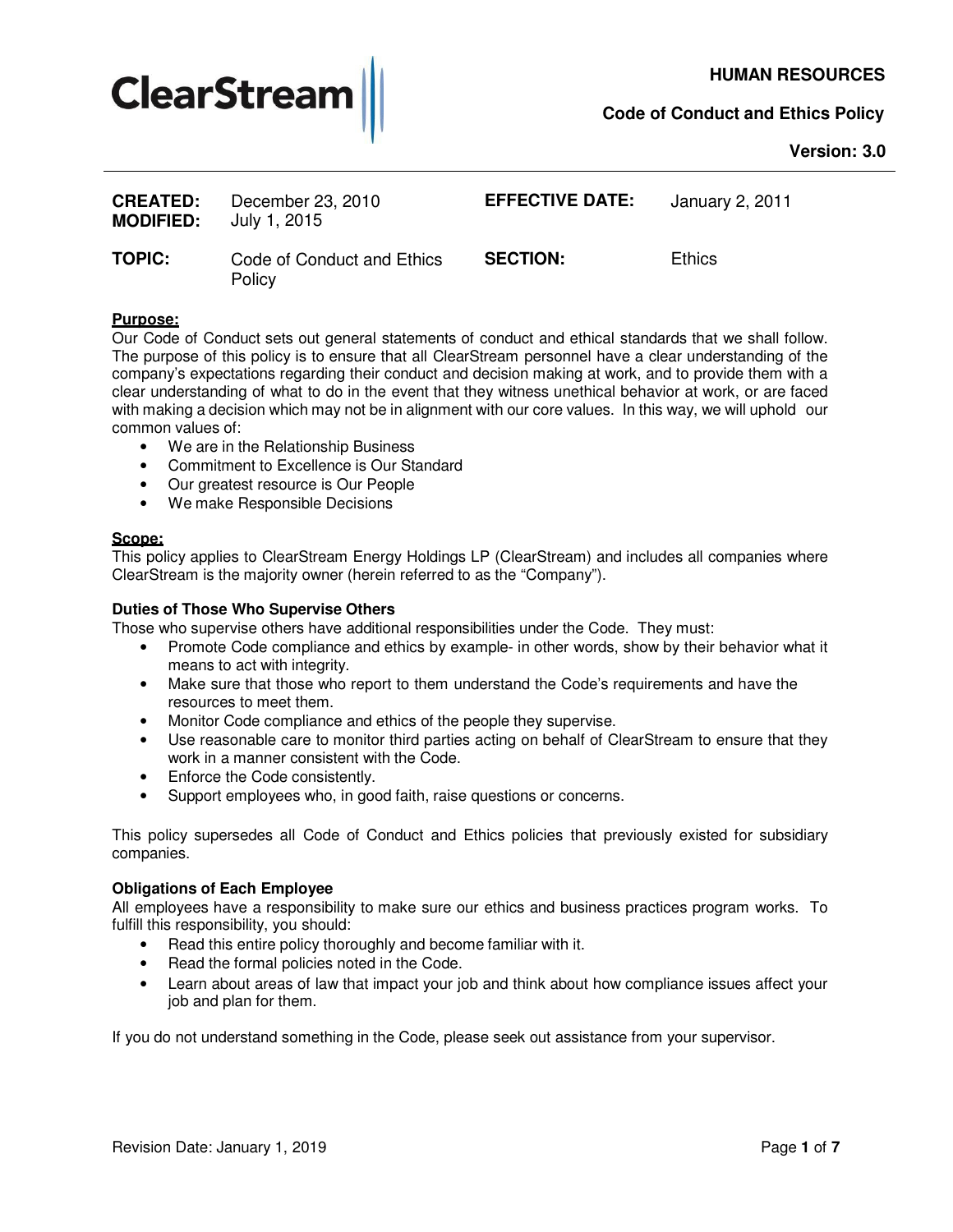

**Version: 3.0**

## **What About Different Laws in Different Provinces?**

The Company does business nationally and that means our employees are subject to the laws and regulations of different provinces. Each of us is responsible for knowing and following the laws that apply to us where we work.

The Code establishes principles for business conduct applicable throughout the Companies, regardless of location. Where differences exist as the result of customer-based policies, local customs, norms, laws or regulations, you must apply either the Code or local requirements- whichever sets the highest standard of behavior.

# **Policy:**

## **1. CONFLICT OF INTEREST**

Conflicts of interest arise when there is opportunity for personal gain beyond the usual rewards of employment or when an employee's interests collide with the interests of the Company. Conflict situations arise whenever there is doubt about an employee's ability to act in an objective manner on behalf of the Company.

Employees must avoid situations where their personal interests or objectives are, or might be perceived to be, in conflict with the interests of the Company. Examples include, but are not limited to:

- Employees either directly or indirectly (through a family member or associate) should not gain personal financial benefits by use of their position or company information obtained in the course of their employment.
- Employees must refrain from any business activity or employment that would place them in competition with the Company in the provision of any product or service offered by the Company.
- Employees must avoid entering into any role or relationship with other employees of the Company that could result in personal gain or undue favour to the employee in the workplace.
- Employees must not accept a position as a member of a Board of Directors or an Officer of a customer or competitor of the Company or any other organization unless approved by ClearStream's CEO.
- Employees must not be a major investor or influential shareholder of any competitor or supplier of the Company except as may be allowed under the section governing "Conducting Business with Company" below.

#### **Outside work**

Company policy requires that employees not work for or conduct any outside business with a competitor. Employees may not be engaged in any manner by a competitor of the Company or its subsidiaries.

#### **Gifts and Hospitality**

Employees must not accept or grant any gift, perquisite benefit, or other favour which may be intended or perceived to be intended to influence or be provided in exchange for a favour or advantage to a third party conducting or wishing to conduct business with the Company. To preserve the image and integrity of the employee and Company the following guidelines shall be followed:

- Business gifts other than items of small intrinsic value (\$250 or less) should not be accepted from suppliers nor given to clients.
- Reasonable hospitality is an accepted courtesy of a business relationship. Reasonable hospitality is defined as hospitality that, in the normal course of business, may be reciprocated by the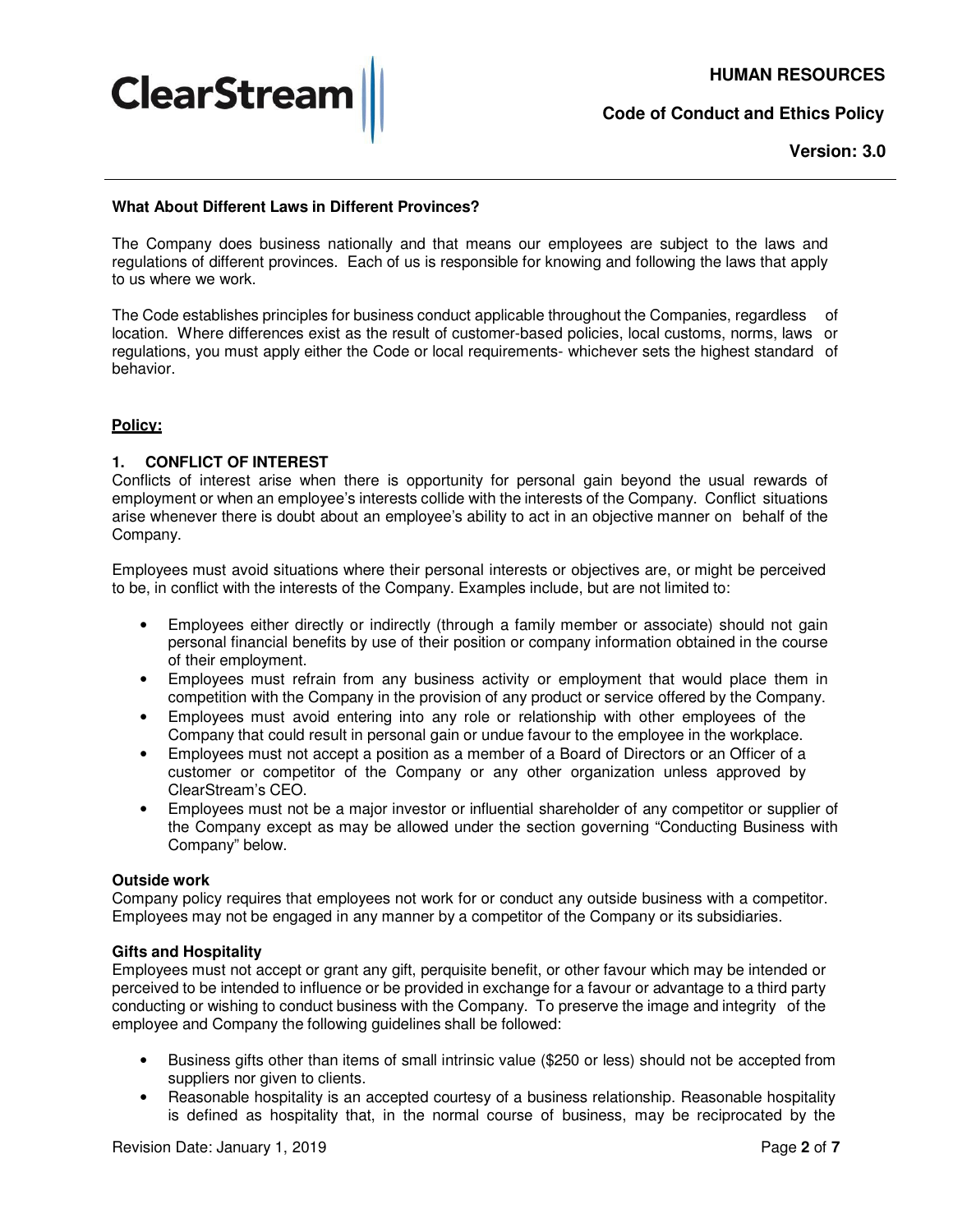

**Version: 3.0**

- employee or client.
- The frequency and nature of the gifts or hospitality accepted of given should not be allowed whereby the recipient (employee or client) might be deemed by others to have been influenced in making a business decision as a consequence of accepting such hospitality of gifts.
- Employees shall not solicit suppliers for business gifts or hospitality for personal benefit.

With the prior approval of the Company Manager responsible for organizing or hosting a company function, suppliers may be solicited for business gifts of small intrinsic value (\$250 or less). This solicitation should be limited to one function per year and may be further limited by ClearStream's executive where suppliers or customers receive requests from more than one of the Company's business units during the course of a year.

# **Disclosures of Conflicts of Interest**

If an employee finds himself or herself in a situation where a conflict of interest exists or may be perceived to exist, full disclosure of the circumstances to the Company will provide an opportunity to deal with the issue before difficulties arise. To address or eliminate an existing or potential conflict of interest, employees are directed to contact their supervisor or department manager immediately. If the conflict is such that the supervisor or manager may also be involved, employees are directed to contact their divisional Vice President or Human Resources.

# **2. FAIRNESS**

We seek to outperform our competition fairly and honestly. We seek competitive advantages through superior performance, never through unethical or illegal business practices. Using proprietary or confidential information, possessing trade secret information that was obtained without the owner's consent, or including such disclosures by past or present employees of other companies is prohibited. Each employee must respect the rights of and deal fairly and honestly with the Company's suppliers, operators, purchasers, partners, joint interest owners, competitors and associates. No employee should take unfair advantage of business associates through manipulation, concealment, and abuse of confidential information, misrepresentation or any other unfair or unethical practice. All dealings on behalf of the Company must be conducted within the spirit and letter of the law.

# **3. EMPLOYEES CONDUCTING BUSINESS WITH CLEARSTREAM**

The practice of employees conducting business with the Company which is outside of their employment relationship is generally discouraged, but is allowed under certain circumstances. In all cases, such business transactions must meet the highest possible test of transparency:

- Any business relationship between an employee and the Company must be pre-authorized by a Vice President.
- Any purchase, lease or rental of buildings, land or equipment by the Company from an employee must be pre-authorized by an Officer of the organization.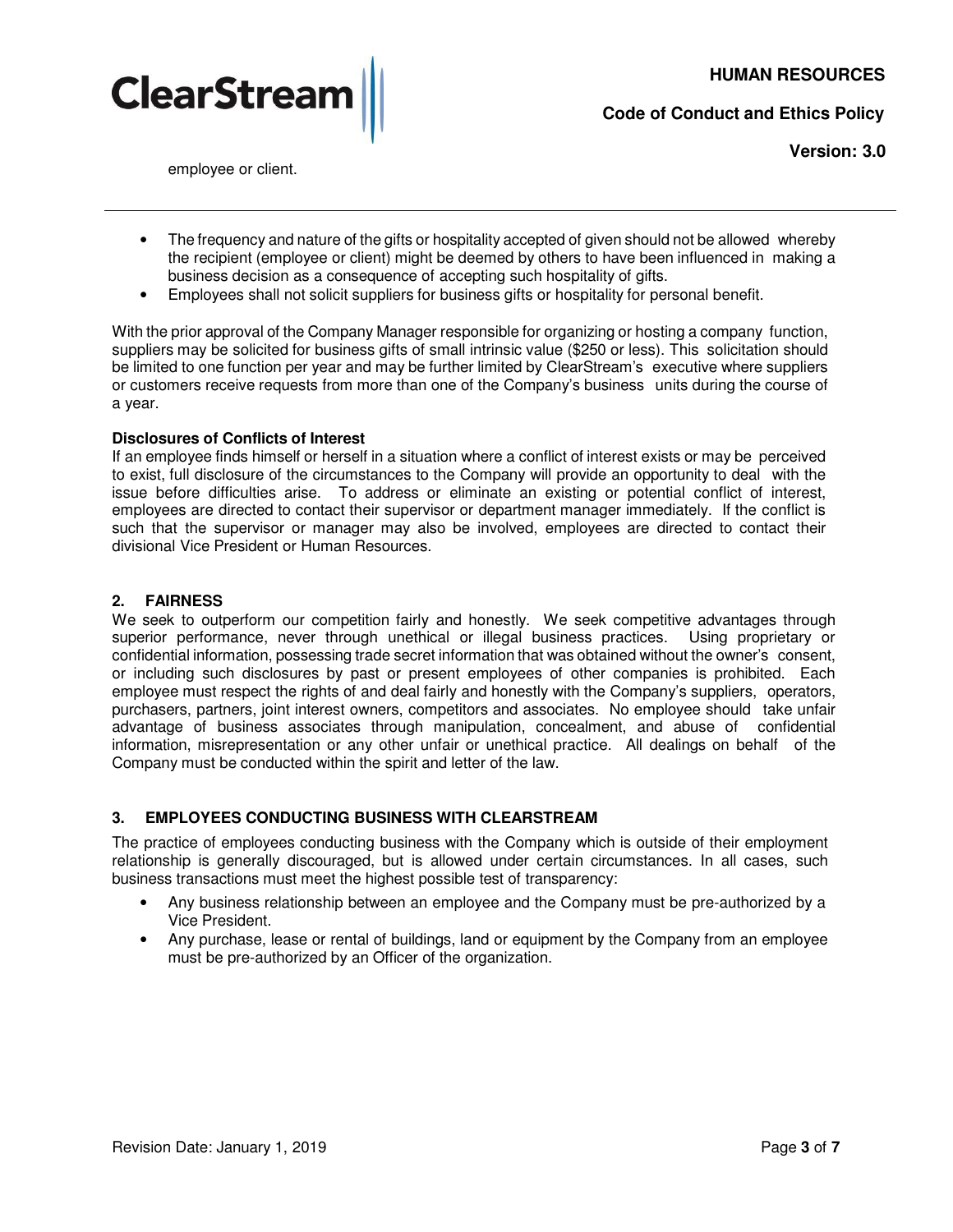**HUMAN RESOURCES**

**Code of Conduct and Ethics Policy**



# **4. COMPANY INFORMATION, RECORDS AND PROPERTY**

The use of Company property including time, facilities, vehicles, equipment, tools, supplies or other material is permitted only when performing Company duties, unless expressly authorized by the CEO or Vice President concerning the use of Company property.

## **Confidential Information**

**ClearStrear** 

All information and intellectual property created in the course of an individual's employment with the Company is the exclusive property of the Company. All Company information or any customer of the Company, should be considered confidential, and must not be disclosed to any outside party, including social media platforms, discussion boards, and chat rooms, unless required by law or authorized business practices approved by the appropriate Officer or executive. Confidential information may take a variety of forms- verbal or written, computer data and files, paper documents and files, photos or film.

Employees shall not use, copy or disclose confidential information for personal gain or advantage. Unauthorized disclosure includes revealing information concerning the Company's plans or strategies, customers, employees, sub-contractors, suppliers, business associates, technical data test results, contracts, computer software, financial data except as published with the authorization of the organization's Officers, proposed mergers or acquisitions, or other information regarding the private affairs of the Company.

Employees may disclose confidential information only for the purpose of conducting Company business, where required as an authorized business practice, and at all times under the management and control of the senior manager in the business unit where the information was created.

Employees have a duty to safeguard confidential or proprietary information against unauthorized external and internal disclosure. Employees who have such information in their possession are responsible for its safekeeping at all times. It is expected that the material will be protected in a manner that is appropriate to the sensitivity of that information, and consistent with established Company information storage and security protocols.

#### **Maintaining Accurate Books and Records**

Each employee must maintain accurate and complete business records in all of the Company's operations. It is against Company policy, and in some circumstances illegal, for any employee to cause Company books and records to be inaccurate. Some examples of prohibited record keeping include making the records appear as though payments were made to one person when in fact they were made to another, setting up unauthorized funds or accounts and submitting expense accounts that did not accurately reflect the true nature of the expenses. Any questions in this area should be directed to the Company's CFO or CEO.

No employee shall knowingly alter, destroy or make a false entry in any record with the intent to obstruct an investigation or audit.

If at any time an employee feels they have witnessed illegal or unethical behavior or practices in the conduct of the Company's financial affairs, they are required to report their concerns to the appropriate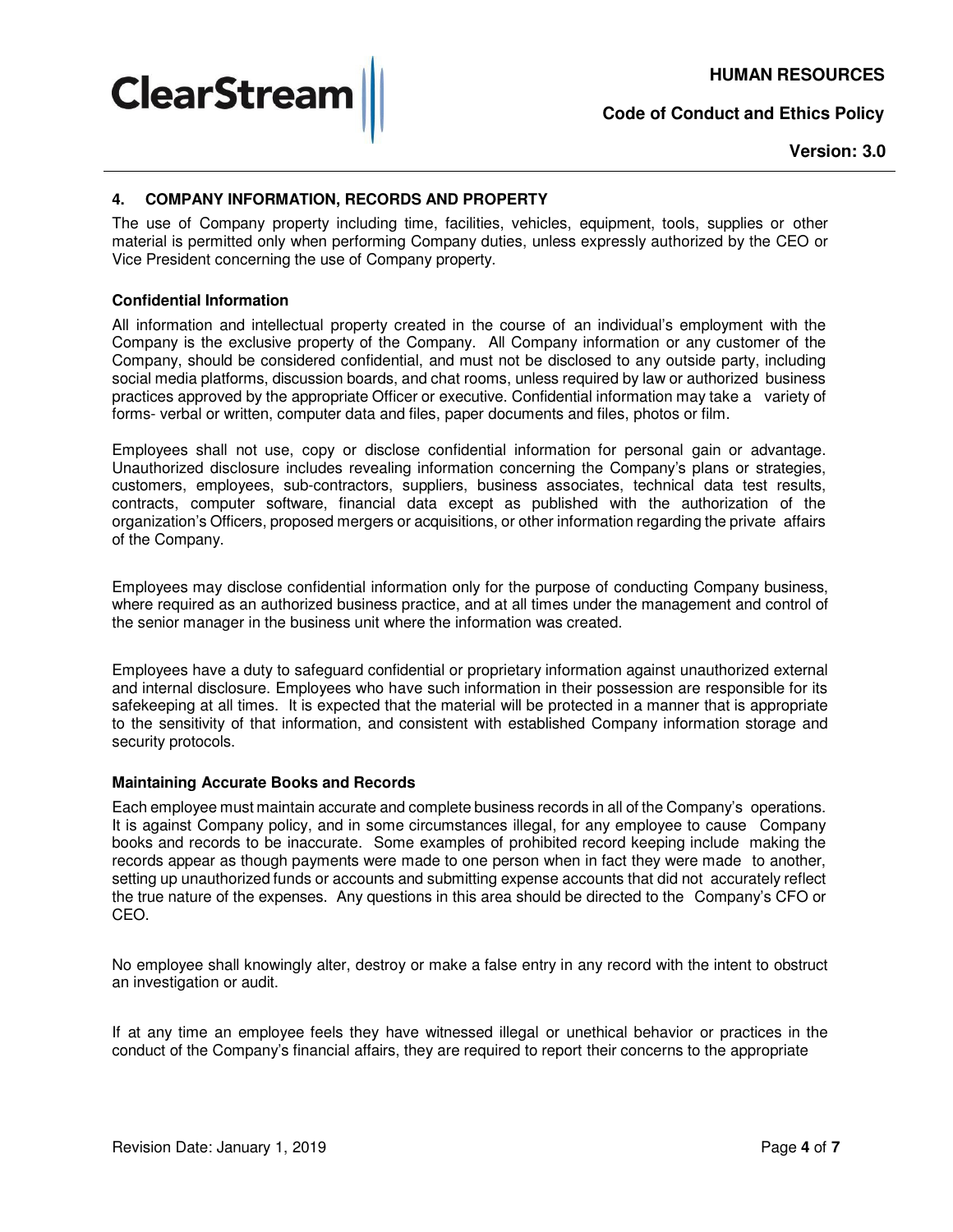

Officer or refer to the Company's Whistleblower Policy for more information. All such disclosures will be dealt with without fear of reprisal.

## **Representing the Company**

No employee should, under any circumstances, act as a potential spokesperson for the Company in response to inquiries by the news media, financial analysts or other similarly interested persons.

Employees shall not grant interviews or release statistical or printed information of any kind without the approval of the Vice President or CEO. If you are approached for information, you should politely forward all requests to the CEO or designated spokesperson.

# **5. RESPECT IN THE WORKPLACE**

The Company is committed to providing a safe, diverse and tolerant work environment, free of discrimination and harassment of all kinds. We endorse the Construction Owners Association of Alberta's "Respect in the Workplace" best practice policy (http://www.coaa.ab.ca/) on workplace harassment, and all employees are expected to abide by all provisions of applicable federal and/or provincial discrimination and harassment legislation. As an employee of the Company, you are expected to treat others with the same respect, cooperation and dignity you wish for yourself. Discrimination or harassment of any Company employee, customer or supplier will not be tolerated. This includes: bullying, workplace violence, sexual, and other forms of harassment. The Company is committed to providing equal employment to all employees and qualified applicants. The Company's "Respect in the Workplace" policy provides more detail and direction on these matters.

# **6. HEALTH, SAFETY, AND THE ENVIRONMENT**

Our Company strives to provide its personnel with a safe and healthy workplace and to protect the environment. Employees will abide by health, safety and environmental laws and regulations. Everyone is expected to have an understanding of the health, safety and environmental laws and regulations affecting their business activities.

For detailed information regarding health, safety and the environment, refer to the Company's "Health, Safety & Environment" policy.

# **7. COMPLY WITH THE CODE, COMPANY POLICIES, AND THE LAW**

All Company personnel must comply with policies set out in the Code, our Company policies and all applicable laws and regulations. A breach of any of these provisions is grounds for a warning, revision of responsibilities, suspension or dismissal with or without notice, depending on the circumstances.

#### **How Can You be Sure You Are Doing the Right Thing?**

No matter what the job, people make decisions every day that affect the Company and their co-workers. Sometimes circumstances can blur the line between right and wrong. When in doubt, ask yourself:

- 1. **Is it legal?** Will I be violating any law or company policy?
- 2. **Is it balanced?** Is it fair to all concerned in the short term as well as the long term? Does it promote win-win relationships?
- 3. **Could it be reciprocal?** How would I feel if I were in the shoes of the affected parties?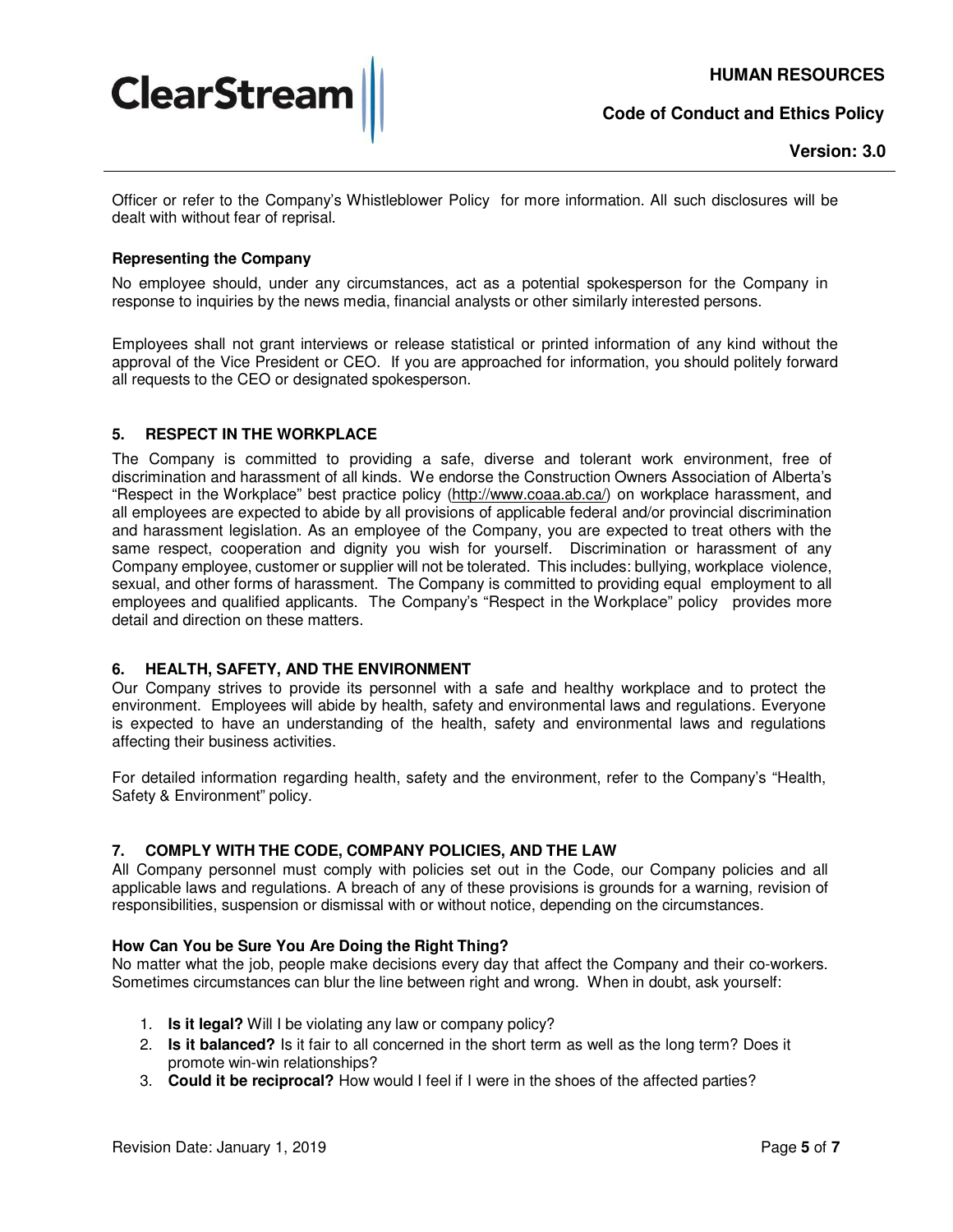

## **Version: 3.0**

4. **How will it make me feel about myself?** Will it make me proud? Would I feel good if my decision were published in the newspaper? Would I feel good if my family knew about it?

## **Communicate Actual or Suspected Violations**

Each employee has an obligation to report any conduct that may constitute such a violation. Generally, such matters should be raised first with your immediate supervisor. However, if you are uncomfortable bringing this matter up with your supervisor, or you do not believe the supervisor has dealt with the matter properly, you should raise the matter with the CEO or a Vice President. Each employee should promptly report any issues relating to the Company's accounting, auditing or internal controls to the CFO in accordance with the company "Whistleblower Policy".

## **8. Prevention of Corruption**

Unlawful or unethical behaviour is not tolerated, including soliciting, accepting, or paying bribes or other illicit payments for any purpose. Situations where judgment might be influenced or may appear to be influenced by improper considerations must be avoided. Payment or acceptance of any kickbacks from a contractor or other external party is prohibited.

The use of the Company's funds or assets for an unlawful or improper purpose is strictly prohibited, including payments made by or on behalf of the Company either directly or indirectly to government officials, political candidates or parties. Employees are required to perform their employment, contracting, consulting or other duties in accordance with all applicable municipal, provincial, state, federal and foreign laws, including those relating to bribery and corrupt practices, which includes the Corruption of Foreign Public Officials Act (Canada) and potentially the Foreign Corrupt Practices Act (U.S.A.), which prohibit bribing foreign public officials.

If you have any questions, please consult with the Company's General Counsel.